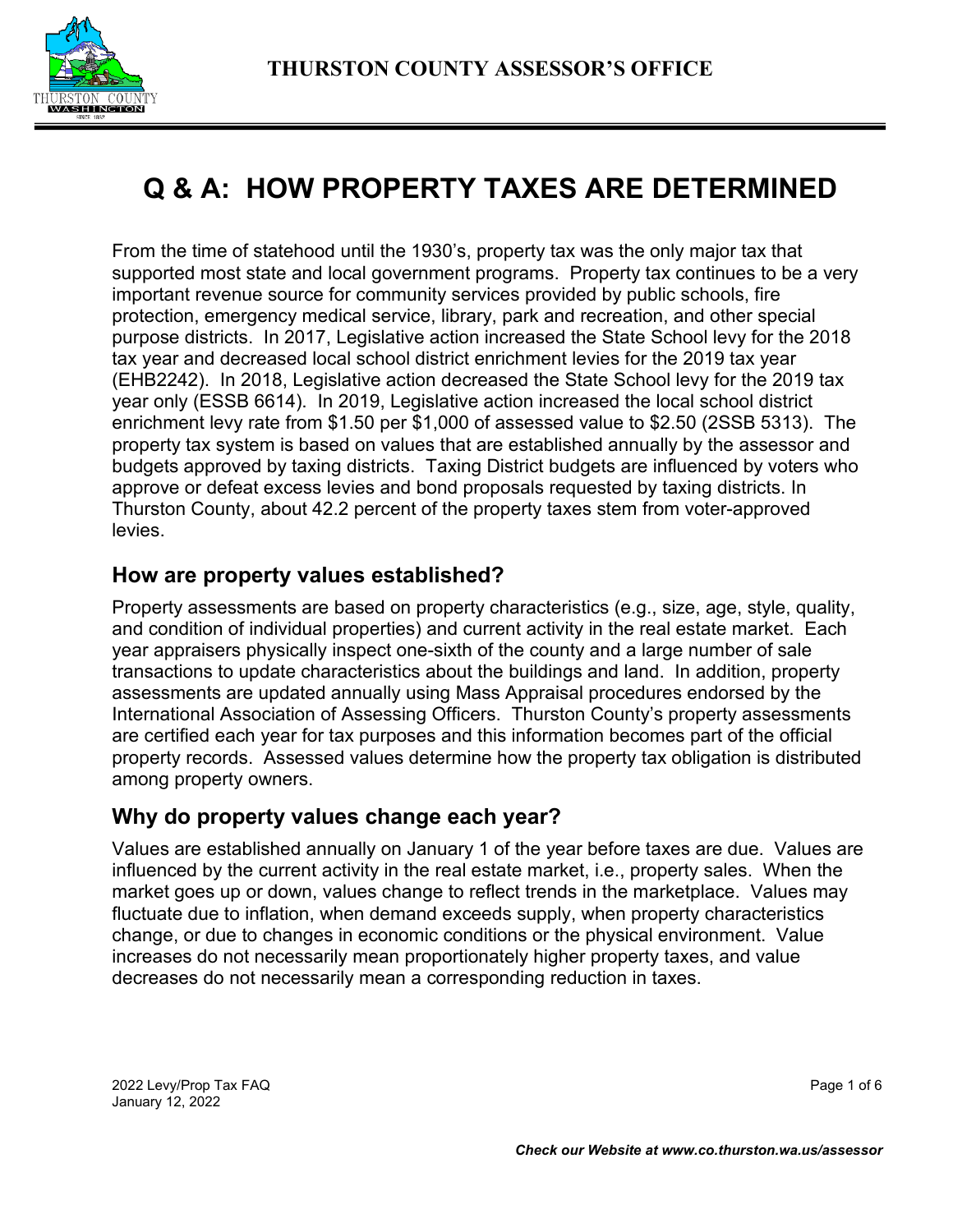

# **How are levies established?**

Levies are budgets passed by taxing districts to cover the costs of providing public services within a given area. Taxing districts include schools, cities, fire districts, the county, libraries, the port, roads, and other special districts with taxing authority. The Treasurer distributes property tax revenues to the taxing districts to fund their budgets. Taxing districts may ask voters to approve an excess levy in order to renew budgets or to request additional funding. For example, school districts frequently ask voters to approve enrichment levies or bonds in special levy elections; sometimes they have capital projects they want approved. Approximately 39 percent of all property taxes imposed in Thurston County are voter approved excess levies.

# **Are there limits on levies?**

Yes. State law sets statutory limits on regular levies for each type of taxing district. Initiative 747 (originally passed in 2000, overturned by the courts, and reinstated by the Legislature in 2007) also provides limits on the increases in regular levy collections (those made without a public vote) to 1% a year or the amount of inflation, whichever is less. This limit applies to a taxing district's budget, not to the assessed value of an individual property. A district can "bank" the difference between the amount levied and their highest lawful levy and use the "savings" at a later time if statutory limits allow.

However, a taxing district can seek voter approval to increase its highest lawful levy by more than 1% for a special purpose and/or for a specific time period. This is called a levy lid lift and will result in a higher tax rate.

In 2017, Legislative action (EHB2242) set limits on School District enrichment levies. The enrichment levy is limited to the lesser of the voter approved levy, the maximum per pupil rate, or \$1.50 per thousand of assessed value. In 2019, Legislative action (2SSB 5313) set limits on School District enrichment levies. The enrichment levy is limited to the lesser of the voter approved levy, the maximum per pupil rate, or \$2.50 per thousand of assessed value.

## **How are tax rates determined?**

Tax rates are expressed in dollars per thousand of assessed value. The budget needs of various taxing districts influence tax rates. After districts approve their budgets and voters pass or defeat special levies, the schools, cities, fire districts, the county, libraries, the port, roads and other special districts submit their budgets to the county.

Toward the end of the calendar year, the Assessor can then calculate tax rates for each district and each tax code area. The tax rate for the individual taxing district is determined by dividing the approved district budget by the taxable assessed value of property within its district boundaries.

2022 Levy/Prop Tax FAQ Page 2 of 6 January 12, 2022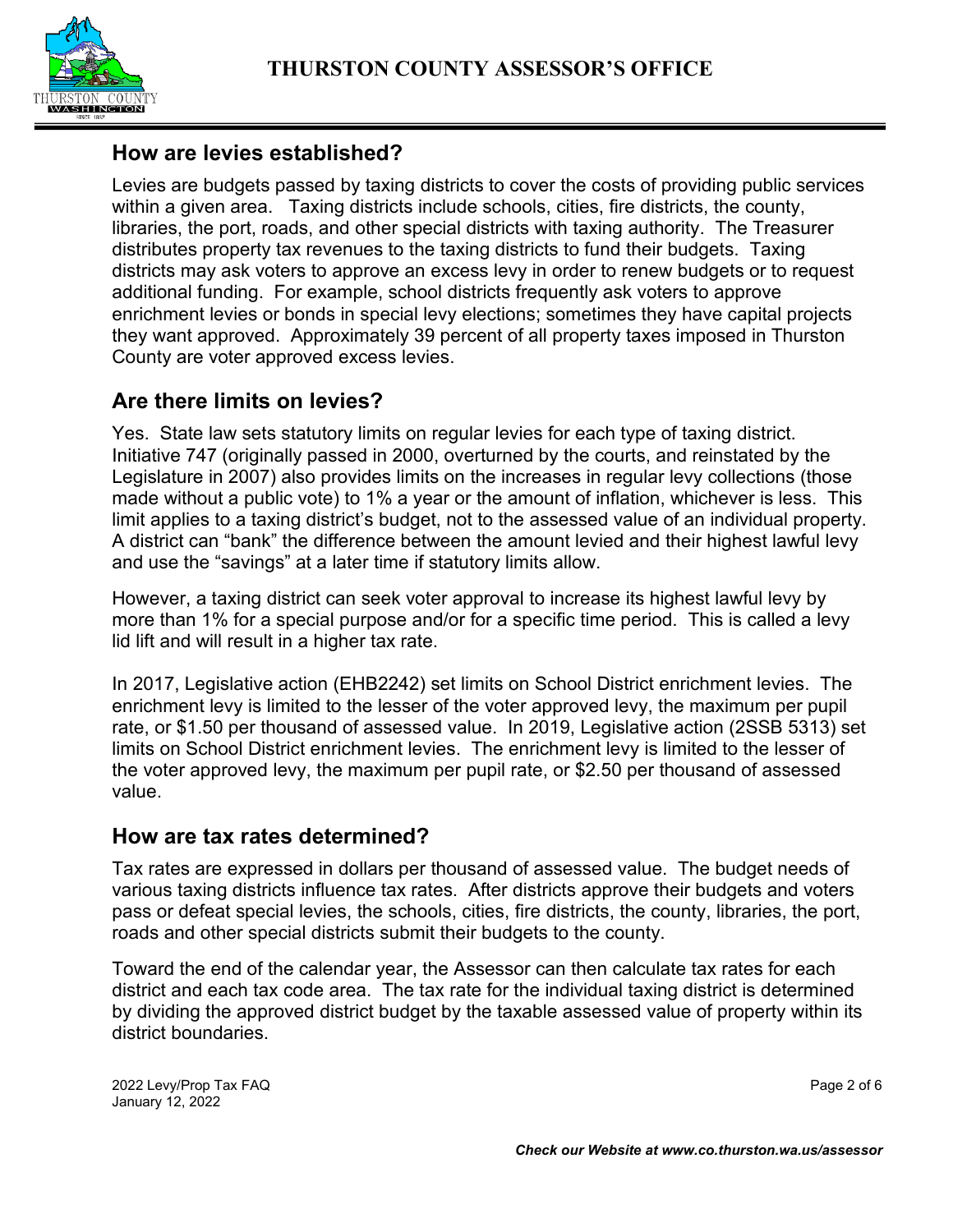

#### *Example of Taxing District Tax Rate:*

| City of Lacey Levy Amount | \$8,046,612.00  | $=$ \$0.8811 Tax Rate/\$1,000 |  |
|---------------------------|-----------------|-------------------------------|--|
| Lacey's Assessed Values   | \$9,132,866,690 |                               |  |

An aggregate tax rate is calculated for 73 specific regions in Thurston County known as Tax Code Areas (TCAs). The TCAs are a unique combination of taxing districts that overlap to provide services to property owners in each area.

The aggregate tax rate is determined by totaling the individual tax district rates of the districts that provide service for each area. For example, TCA 241 is located in the City of Lacey. It consists of 9 different taxing districts and has an aggregate tax rate of \$11.61 per \$1,000 of assessed value for 2022 property taxes.

| <b>Example of Aggregate Tax Rate:</b> | Tax Code 241 (Lacey)      |  |
|---------------------------------------|---------------------------|--|
| <b>Taxing Districts for Lacey</b>     | Rate Per \$1,000 of Value |  |
| State Schools                         | \$2.6804                  |  |
| County                                | \$1.0123                  |  |
| City of Lacey*                        | \$0.9567                  |  |
| Port of Olympia                       | \$0.1507                  |  |
| <b>Timberland Regional Library</b>    | \$0.2880                  |  |
| <b>PUD#1</b>                          | \$0.0067                  |  |
| Medic One                             | \$0.3500                  |  |
| Fire District #3                      | \$1.4936                  |  |
| <b>North Thurston School District</b> | \$4.6712                  |  |
| <b>Aggregate Tax Rate</b>             | \$11.6096                 |  |
|                                       |                           |  |

\*rate for City of Lacey includes a bond levy rate of \$0.0756

## **What has been happening to property tax rates over time?**

Tax rates over time generally decline as assessed values increase. Since 2008, the average property tax rate countywide has increased \$1.60 or 16.4% as shown on the next page.

2022 Levy/Prop Tax FAQ **Page 3 of 6** January 12, 2022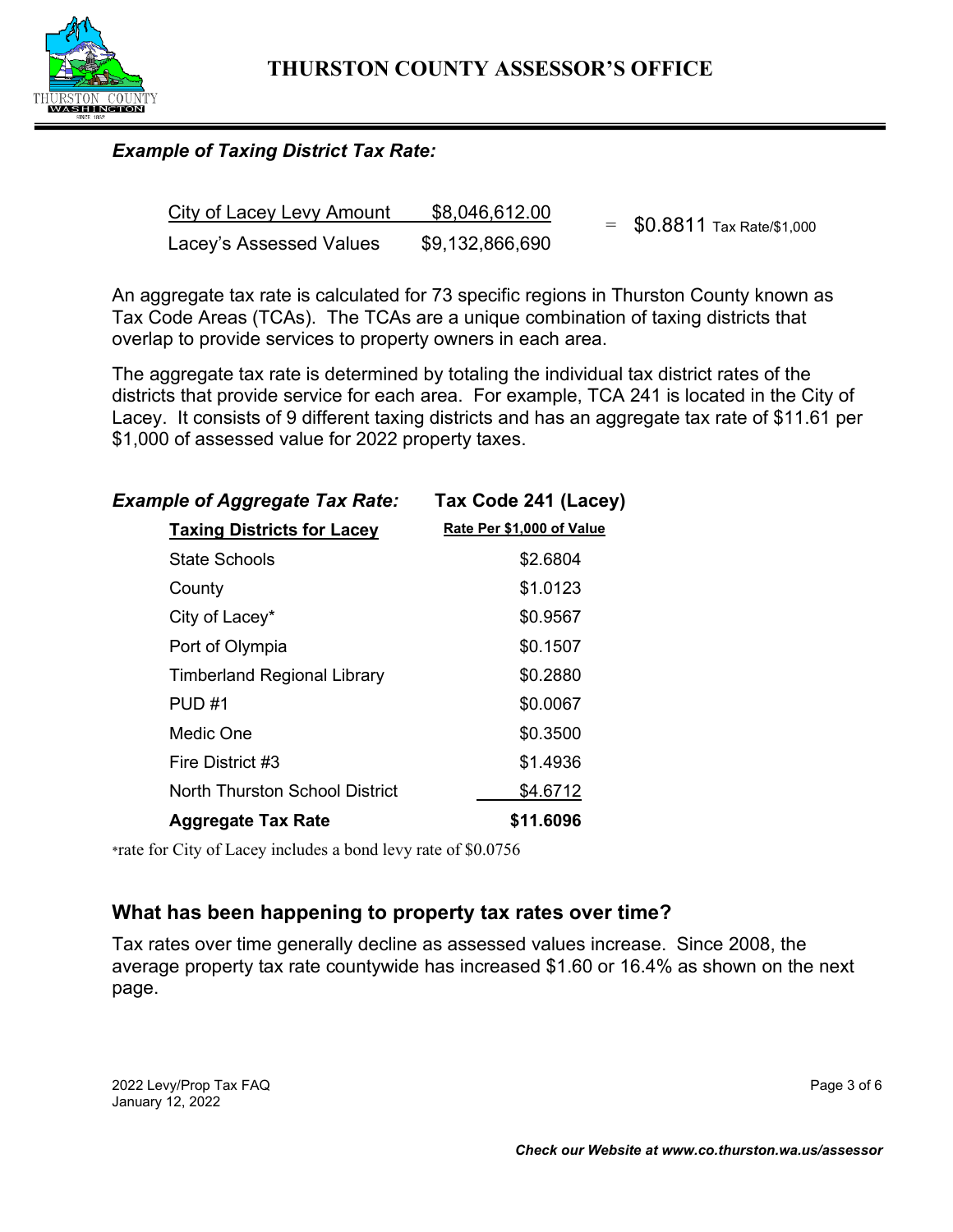

| Tax  | Tax Rates   | (-) or + |
|------|-------------|----------|
| Year | Per \$1,000 | Change   |
| 2008 | \$9.75      | (\$1.45) |
| 2009 | \$9.87      | \$0.12   |
| 2010 | \$10.42     | \$0.55   |
| 2011 | \$11.60     | \$1.18   |
| 2012 | \$12.62     | \$1.02   |
| 2013 | \$13.64     | \$1.02   |
| 2014 | \$13.03     | \$0.61)  |
| 2015 | \$12.96     | \$0.07)  |
| 2016 | \$12.74     | (\$0.22) |
| 2017 | \$12.73     | (\$0.02) |
| 2018 | \$13.20     | \$0.47   |
| 2019 | \$11.41     | (\$1.79) |
| 2020 | \$12.55     | \$1.14   |
| 2021 | \$12.35     | \$0.20)  |
| 2022 | \$11.35     | (\$1.00) |

## **How are property taxes determined?**

Property tax is an ad valorem tax, meaning it is based solely on value. Assessed values are used to allocate how much of the total property tax each owner pays. The value of an individual property is multiplied by the aggregate tax rate to determine the tax amount. Together the tax rate and the assessed value determine how much property tax is owed.

For example, the tax for a property in Lacey TCA 241 would be as follows:

| <b>2019 Value</b> | 2020 Tax Rate | 2020 Prop Tax | <b>How Property Taxes Are Calculated</b>  |
|-------------------|---------------|---------------|-------------------------------------------|
| \$150,000         | \$11.61       | \$1,742       | Value x Levy Rate / 1000 = Property Taxes |
| \$200,000         | \$11.61       | \$2,322       |                                           |
| \$250,000         | \$11.61       | \$2,903       | $$150,000 \times $11.61 / 1,000 = $1,742$ |
| \$300,000         | \$11.61       | \$3,483       |                                           |
| \$400,000         | \$11.61       | \$4,644       |                                           |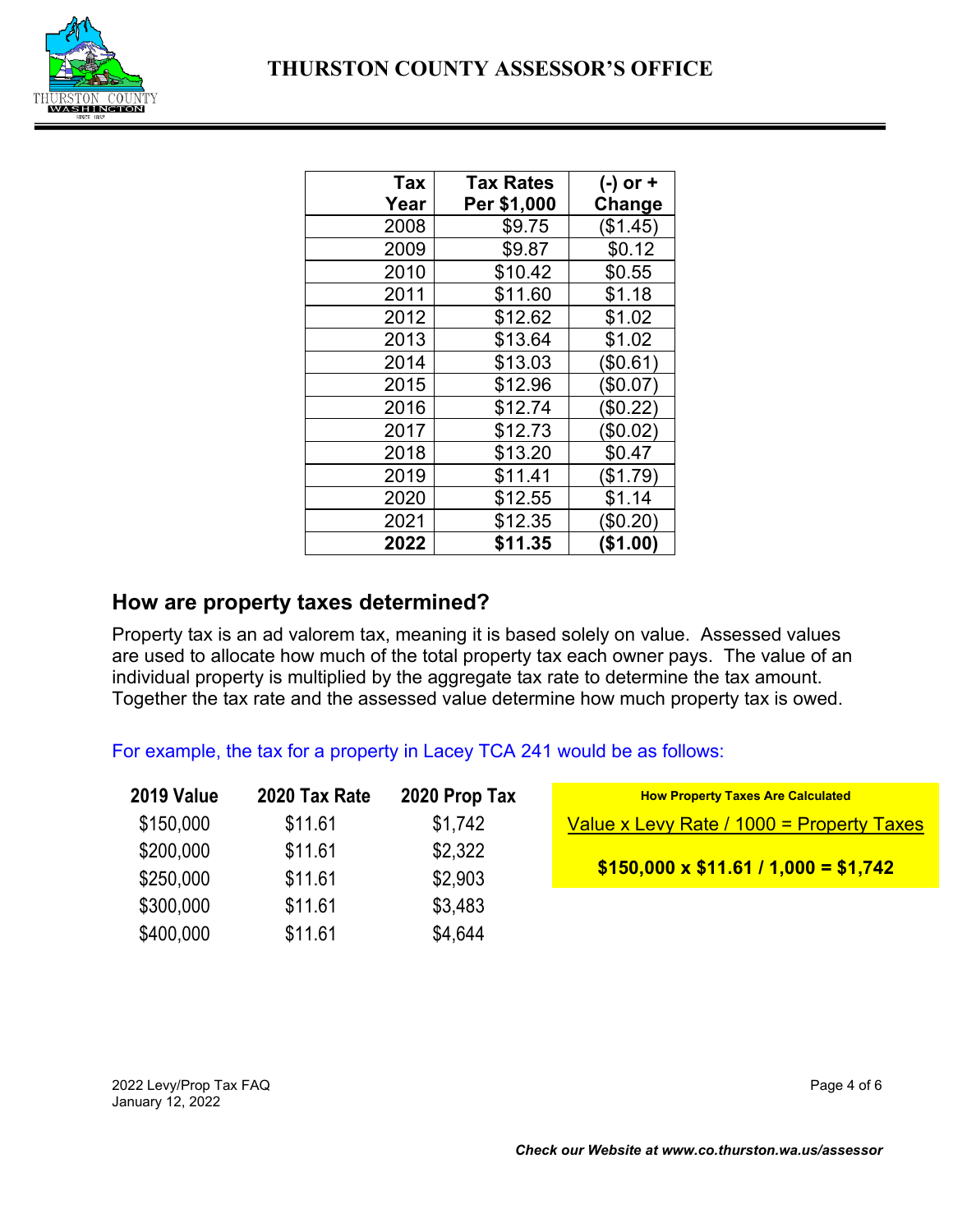

## **What causes property taxes to go up or down?**

**Property tax increases** are generally influenced by a combination of factors. For instance, when taxing districts ask for more money (that is, increase their budgets), property owners will pay more tax. Most districts set their budgets by a vote of their legislative body that may authorize increases up to their statutory or levy rate limits. This often results in increased taxes.

Taxes can also go up when voters approve excess levies for community services. Voters can approve a taxing district's request for excess levies for continuing operations or capital projects, such as school district enrichment levies, building bonds, bonds for school buses, or bonds for fire trucks.

Taxes for an individual property owner may go up when the value of the property rises at a faster rate or declines at a slower rate than other properties in that particular area of the county. Taxes may also increase for an individual property owner when a new house is constructed on a previously vacant lot or when a property previously receiving an exemption (such as a senior/disabled person exemption program) is sold and becomes fully taxable.

Legislative action in 2017 increased the State School levy rate for the 2018 tax year. In 2019, Legislative action increased the dollar rate from \$1.50 to \$2.50 for local school districts enrichment levies.

**Property tax decreases** may happen when taxing districts ask for less money or voters defeat excess levies, when the levy rate for a regular taxing district is at its statutory maximum and the assessed value is declining, when a property qualifies for an exemption (senior or disabled citizens exemption, remodeling exemption), or when increases in value in some areas are less rapid than other areas, or when the value decrease of the property is greater than other properties.

Legislative action in 2017 decreased the amount a school district could levy for an enrichment levy starting in the 2019 tax year.

Legislative action in 2018 decreased the State School levy rate for the 2019 tax year only.

Previous legislative action returned the state school levy to a budget-based levy for 2022 tax year collection.